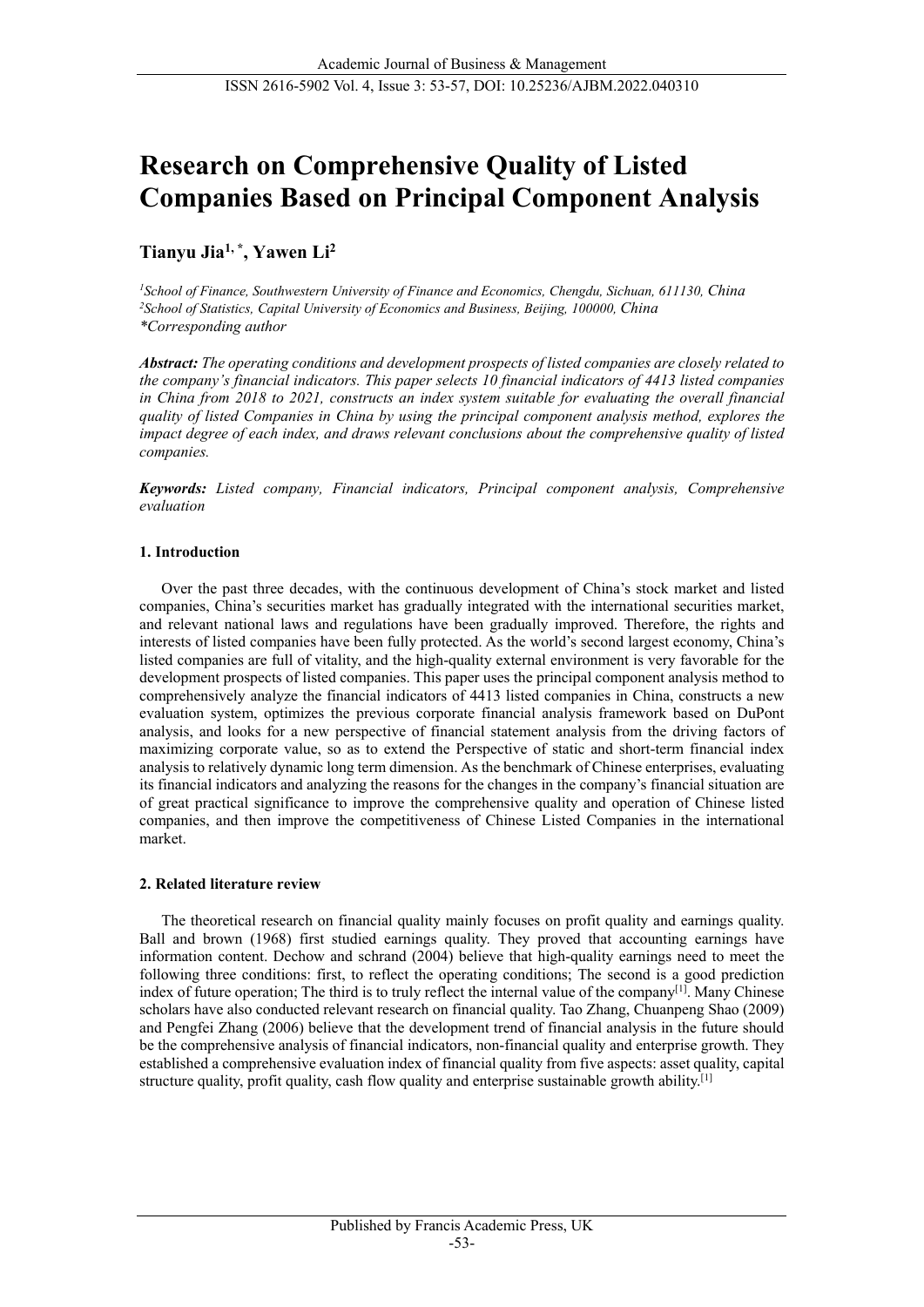#### **3. Construction of comprehensive quality evaluation model of Chinese Listed Companies**

#### *3.1. Basic data collection of comprehensive quality of Chinese Listed Companies*

According to the composition of China's financial indicators, this paper constructs an index evaluation system from four aspects: profitability, debt-paying ability, development ability and operation capability. Ten indicators are selected: current ratio( $X_1$ ), debt asset ratio( $X_2$ ), total asset growth rate( $X_3$ ), increase rate of main business revenue( $X_4$ ), Inventory turnover rate( $X_5$ ), Receivables turnover ratio( $X_6$ ), Return on Total Assets Ratio( $X_7$ ), Return on Assets( $X_8$ ), Return on Invested Capital( $X_9$ ) and Ratio of profits to cost and  $expense(X_{10})$ . The financial data of listed companies selected in this paper are from CSMAR database, and the data analysis and processing software adopts SPSS.[2]

#### *3.2. Constructing principal component analysis model*

Principal component analysis can eliminate the correlation between indicators, and it is relatively easy to select indicators. In this paper, the dimensionality of the data is reduced to reduce the correlation between groups to the greatest extent, then the weight is determined according to the variance contribution rate between groups, and finally the final comprehensive score F of each group is calculated<sup>[3]</sup>.

#### **4. Empirical Analysis on comprehensive quality of listed companies**

#### *4.1. Analyze the applicability of the original data*

After inputting the relevant data by spss26, the KMO value is  $0.714$  ( $> 0.6$ ), and the significance index of Bartlett sphericity test is 0. It can be seen that the original data meet the requirements of principal component analysis and factor analysis can be carried out.

| <b>KMO Sampling Suitability Quantity</b> |                           | 0.714      |
|------------------------------------------|---------------------------|------------|
|                                          | chi-squared approximation | 413539.739 |
| Bartlett sphericity test                 | degree of freedom         | 40         |
|                                          | Statistical significance  |            |

*Table 1: KMO measure and Bartlett sphericity test result*

#### *4.2. Extraction of principal components*

As shown in Table 2, after the factor analysis processed the original data, the extraction rate of most variables was high, indicating that the overall effect of this factor extraction is ideal. Table 3 shows that four principal components can be extracted from the financial indicators of 10 listed companies adopted in this paper, and the cumulative variance of these four principal components accounts for 72.48% of the total variance, meeting the conditions for extracting principal components.

|  |  | Table 2: Common factor variance communality |
|--|--|---------------------------------------------|
|  |  |                                             |

| <b>Evaluation</b> indicators           | initial | extract |
|----------------------------------------|---------|---------|
| current ratio                          |         | 0.777   |
| debt asset ratio                       |         | 0.745   |
| total asset growth rate                |         | 0.27    |
| increase rate of main business revenue |         | 0.854   |
| Inventory turnover rate                |         | 0.152   |
| Receivables turnover ratio             |         | 0.994   |
| Return on Total Assets Ratio           |         | 0.894   |
| Return on Assets (ROA)                 |         | 0.917   |
| Return on Invested Capital             |         | 0.961   |
| Ratio of profits to cost and expense   |         | 0.685   |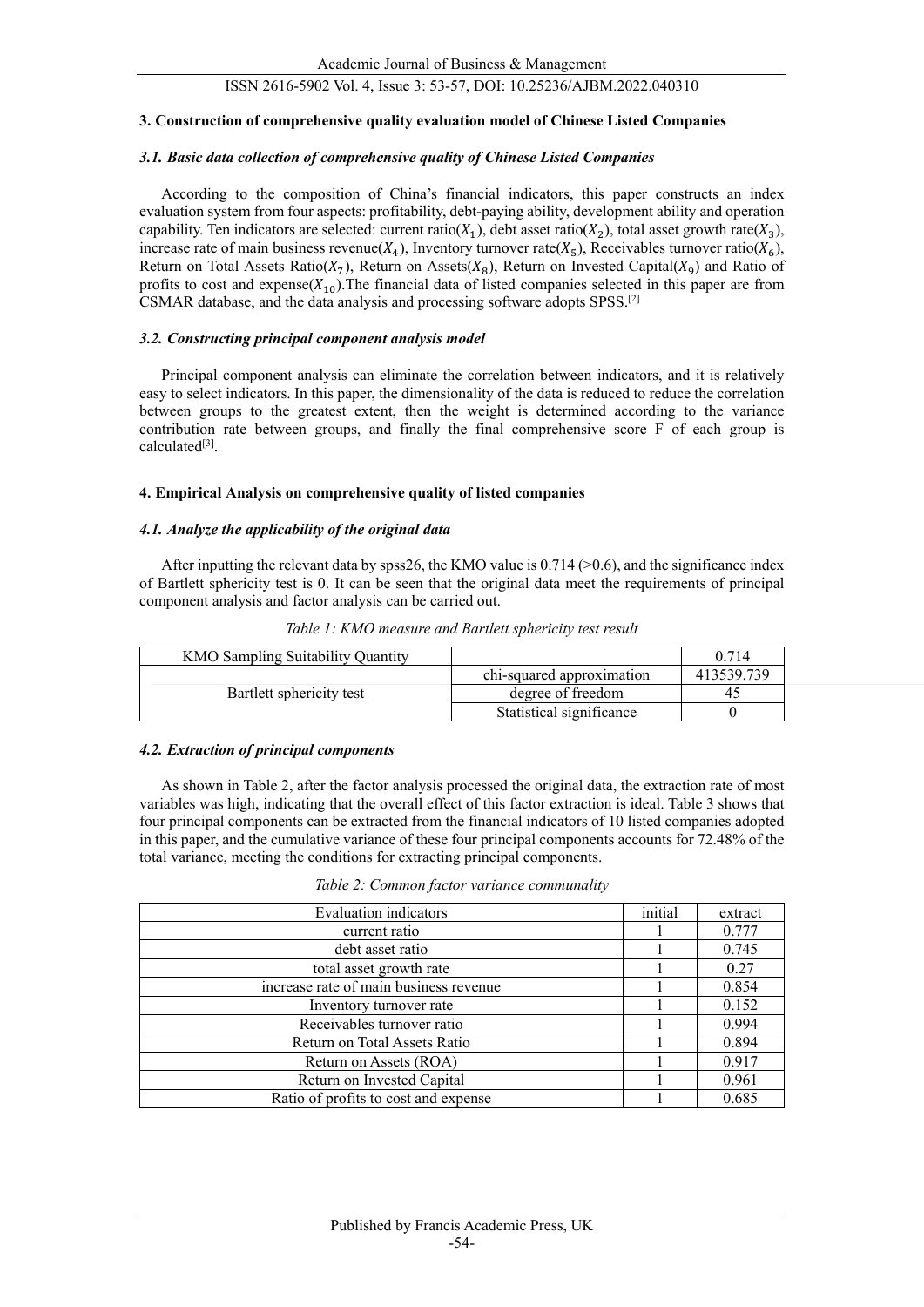|                | Initial eigenvalues |           |               | Extract the sum of squares of the loads |           |               |  |
|----------------|---------------------|-----------|---------------|-----------------------------------------|-----------|---------------|--|
| components     | Total               | Variance% | Accumulation% | Total                                   | Variance% | Accumulation% |  |
|                | 3.706               | 37.06     | 37.06         | 3.706                                   | 37.06     | 37.06         |  |
| $\mathfrak{D}$ | 1.541               | 15.414    | 52.474        | 1.541                                   | 15.414    | 52.474        |  |
| 3              |                     | 10.002    | 62.476        |                                         | 10.002    | 62.476        |  |
| 4              |                     | 10.001    | 72.477        |                                         | 10.001    | 72.477        |  |
| 5              |                     | 9.999     | 82.477        |                                         |           |               |  |
| 6              | 0.833               | 8.328     | 90.805        |                                         |           |               |  |
| ┑              | 0.46                | 4.601     | 95.406        |                                         |           |               |  |
| 8              | 0.415               | 4.146     | 99.552        |                                         |           |               |  |
| 9              | 0.039               | 0.387     | 99.939        |                                         |           |               |  |
| 10             | 0.006               | 0.061     | 100           |                                         |           |               |  |

The rotated component matrix obtained by Caesar normalization maximum variance method is shown in Table 4:

|     | component1 | component2 | component3 | component4 |
|-----|------------|------------|------------|------------|
| X1  | 0.049      | 0.88       |            | 0.01       |
| X2  | $-0.061$   | $-0.861$   | 0.001      | $-0.002$   |
| X3  | 0.484      | 0.188      | 0.009      | 0.021      |
| X4  | 0.001      | $-0.012$   | $-0.068$   | 0.921      |
| X5  | $-0.002$   | $-0.011$   | $-0.051$   | $-0.386$   |
| X6  | 0.003      | $-0.001$   | 0.996      | 0.043      |
| X7  | 0.945      | 0.006      | $-0.01$    | $-0.007$   |
| X8  | 0.957      | 0.039      | $-0.009$   | $-0.007$   |
| X9  | 0.978      | $-0.059$   | $-0.005$   | $-0.004$   |
| X10 | 0.827      | 0.014      | 0.015      | 0          |

*Table 4: Composition matrix after rotation*

It can be seen from table4 that the impact indicators of principal component 1 are mainly $X_9$  (return on invested capital), reflecting profitability; The main impact indicators of principal component 2  $areX_1$ (current ratio), reflecting debt-paying ability; The main impact indicators of principal component 3  $\arctan X_6$ (turnover rate of accounts receivable), reflecting the operating capacity; The main impact indicators of principal component 4 are $X_4$  (growth rate of operating revenue), reflecting development capacity.

To sum up, the significance represented by each principal component,  $F_1$  represents profitability,  $F_2$  represents debt-paying ability,  $F_3$  represents operating capacity,  $F_4$  on behalf of development capacity.

## *4.3. Calculate the principal component score, comprehensive score and ranking of listed companies*

Because the principal component analysis method is affected by the dimension and order of magnitude of evaluation indicators, some information is lost. Therefore, the dimensionless processing of the original data by using Z-score method in SPSS not only effectively eliminates the influence of dimension and order of magnitude, but also makes the processed data contain all the information of the original data. It greatly improve the accuracy of data analysis. Based on the analysis of the data of 10 financial indicators of listed companies from 2018 to 2021, the principal component scores of each indicator are obtained, including:

| $F_1 = 0.064X_1 - 0.069X_2 + 0.259X_3 - 0.001X_4 - 0.002X_5 + 0.001X_6 + 0.489X_7$<br>$+0.497X_{\rm s} + 0.504X_{\rm s} + 0.429X_{\rm 10}$ |
|--------------------------------------------------------------------------------------------------------------------------------------------|
| $F_2 = -0.703X_1 + 0.687X_2 - 0.118X_3 + 0.013X_5 - 0.002X_6 + 0.06X_7 + 0.035X_8$<br>$+0.114X_{9}+0.045X_{10}$                            |
| $F_3 = -0.002X_1 + 0.006X_2 + 0.014X_3 + 0.194X_4 - 0.157X_5 + 0.968X_6 - 0.01X_7$<br>$-0.009X_{\rm g} - 0.004X_{\rm g} + 0.016X_{\rm 10}$ |
| $F_4 = -0.001X_1 + 0.008X_2 + 0.016X_3 + 0.903X_4 - 0.356X_5 - 0.239X_6 - 0.002X_7$<br>$-0.002X_0 - 0.002X_2 - 0.002X_{12}$                |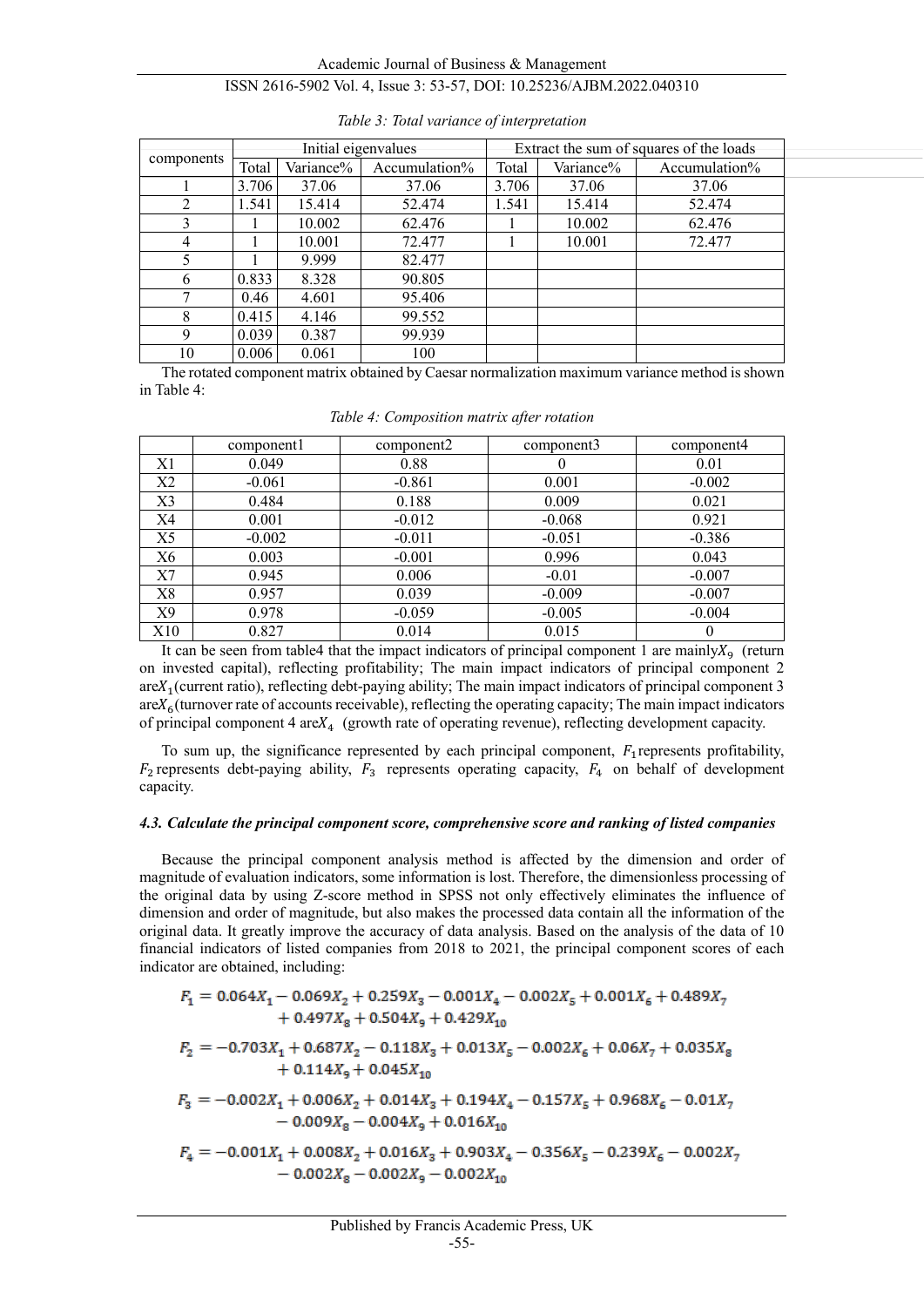Then according to the variance contribution rate of each principal component in Table 3, the weight is multiplied by the score of each principal component to obtain the comprehensive score F of each listed company:

## $F = 0.371F_1 + 0.154F_2 + 0.1F_3 + 0.1F_4$

After that, the calculation results are ranked in descending order, and the top 10 listed companies and their industries are obtained, as shown in Table 5.

| ranking | company name                        | Industry name                                                                 | scores | F1                             | F <sub>2</sub> |                         | F4                                  |
|---------|-------------------------------------|-------------------------------------------------------------------------------|--------|--------------------------------|----------------|-------------------------|-------------------------------------|
|         | Feima International Supply Chain    | Business service industry                                                     |        |                                |                |                         | 57.84 147.26 22.54 - 2.24 - 0.43    |
|         | Baic Bluepark New Energy Technology | Automotive Manufacturing                                                      |        |                                |                |                         | 23.42 -0.85 0.45 41.87 194.85       |
|         | Chongqing Road&Bridge               | road transport                                                                |        |                                |                |                         | 16.35 0.83 -0.53 214.14 - 52.86     |
| 4       | Fortune Trend Technology            | Software and Information Technology Services Industry 6.06   18.71 -6.11 0.68 |        |                                |                |                         | $-0.03$                             |
|         | Orient Gene Biotech                 | Pharmaceutical Manufacturing                                                  |        | 5.62 15.95 -2.40 0.26          |                |                         | 0.43                                |
| 6       | Ningbo Donly                        | General equipment manufacturing                                               |        |                                |                |                         | 5.50   13.62   3.05   -0.20   -0.04 |
|         | Sansure Biotech                     | Pharmaceutical Manufacturing                                                  |        | 4.90 14.54 - 3.51 0.19         |                |                         | 0.32                                |
| 8       | Inteo Medical Technology            | Pharmaceutical Manufacturing                                                  |        | $4.52$   12.40 $-0.62$ -0.01   |                |                         | 0.12                                |
| 9       | Hotgen Biotech                      | Pharmaceutical Manufacturing                                                  |        | $4.21$   11.92   -1.35   -0.12 |                |                         | 0.02                                |
| 10      | Baoli New Energy Technology         | Electrical machinery and equipment manufacturing                              | 4.08   |                                |                | $9.89$   2.87   $-0.20$ | $-0.07$                             |

*Table 5: ranking of comprehensive scores of listed companies*

#### **5. Conclusions and policy recommendations**

#### *5.1. Conclusion*

Through the empirical analysis of 4413 listed companies in China from 2018 to 2021, we can see that the problems existing in the comprehensive financial quality of Chinese listed companies are as follows:

Firstly, the debt-paying ability of Chinese listed company is generally weak. There are only 4 companies with more than 10 points, and 70% of the companies have a debt-paying ability score of less than 1 point, which means a high risk of debt default.

Secondly, the operating capacity of Chinese listed company is uneven. The highest score of operating capacity is 214, but only 6 listed companies have an operating capacity score of more than 1, so there is a great gap in operating capacity between companies. Indicators reflecting operating capacity, such as Inventory turnover rate and Receivables turnover ratio, fluctuate greatly.

Thirdly, the development prospect of China's pharmaceutical industry is good. Since 2019, the overall pharmaceutical demand has maintained a rigid growth, but policies such as the increase of macroeconomic downward pressure, the adjustment of medical insurance catalogue and volume procurement have had a great impact on the phased income and profits of the pharmaceutical manufacturing industry. In 2020, COVID-19 affected the growth of revenue of pharmaceutical manufacturers. Some enterprises have begun to actively control the cost side, and continue to strengthen innovation and R & D investment. The cash acquisition ability of enterprises in the industry continues to improve, and the leverage level is still low. Driven by the continuous increase in the market entry and use of new drug products, the global drug market is expected to grow to about US \$1.55 trillion in 2023, with a CAGR of 5.1% from 2018 to 2023. In the future, with the domestic aging and consumption upgrading driving the demand market of the pharmaceutical industry, the demand for high-end products and services continues to increase. It is expected that the downstream demand of the pharmaceutical industry is expected to maintain a stable growth trend.<sup>[4]</sup>

#### *5.2. Policy suggestion*

First, improve asset quality. Enhancing the operating capacity of enterprises and improving the quality of various assets are the basis for improving the solvency of enterprises. Excessive inventories not only occupy funds, but also generally have poor liquidity, which will directly lead to the decline of solvency. Therefore, the company should strengthen inventory management and reduce WIP. In addition, we should strengthen the management of accounts receivable. When using credit sales, we should carefully compare the increased profits with the cost of accounts receivable, timely understand and pay attention to the credit situation of relevant customers, and supervise the recovery of accounts receivable. Formulate scientific and reasonable collection policies according to different customers to minimize bad debt losses.<sup>[5]</sup>